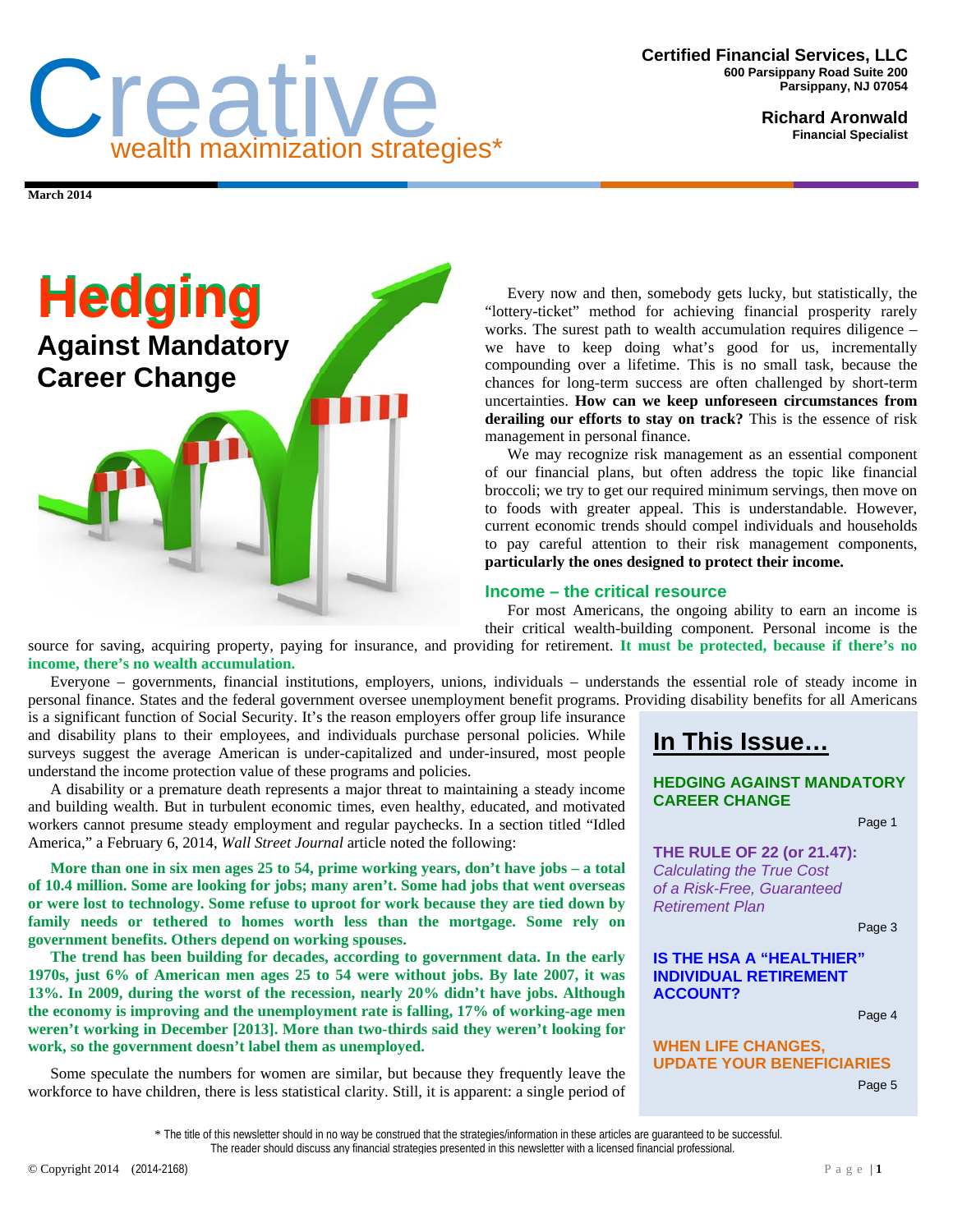extended unemployment can have the same financial impact as a premature death or disability. It can mean the end of accumulation aspirations – for the rest of one's life.

The longer one is without a job, the harder it becomes to get one; and rapid technology change makes non-workers less employable every day. The same challenge applies to disability. The Social Security Administration finds that "very few who get benefits return to work…(E)ven those who apply for disability and are rejected are unlikely to work again." Many Americans are illprepared to handle life without a paycheck, especially if it's the result of a layoff precipitated by a down-sizing or shrinking job market.

### **Paycheck alternatives**

Yet there are time-tested ways to address income disruption. The most obvious is to pursue a new career path, often through

new training or education. But an employer's paycheck is not the only strategy for systematically building financial security. You can "create" a paycheck with self-employment, start or buy a business, or develop passive income from real assets (such as apartment rentals). In fact, experienced workers might find these entrepreneurial options both profitable and fulfilling.

What do these career change alternatives

require? Readily available cash reserves. These cash funds can: pay living expenses during a transition, provide seed capital for a start-up, or buy assets. But career changes like this usually aren't cheap; any one of these hypothetical options could quickly reach six figures in a very short time. How many American households could meet the cost of a \$100,000-200,000 career change? Not many.

A mid-2013 survey from Bankrate.com reported that "fewer than one in four Americans have enough money in their savings account to cover at least six months of expenses, enough to help cushion the blow of a job loss, medical emergency or some other unexpected event." Even worse, the same survey concluded that three-quarters of Americans are living paycheck-to-paycheck, with little to no emergency savings. The straight-up truth is most Americans don't have a risk management program that will truly protect their wealth objectives if their paychecks disappear. Unemployment and insurance benefits might allow them to survive poverty, but any plans beyond subsistence are off the table because they didn't have the cash to effect a successful transition.

### **Cutting corners and getting whacked**

Slow and steady wealth-building strategies are predicated on steady employment. From a planning perspective, there is a tendency to assume a regular paycheck equals permanent income. A regular paycheck is the justification for committing to a mortgage or making deposits in tax-deferred retirement accounts. Occasionally, there might be some lip service to the value of an "emergency fund," but it's often a one-sentence drive-by before moving on to the details of a 15- or 30-year amortization, or the optimum contribution mix in a 401(k).

Because of a regular income, employees may also see their

Most Americans don't have a risk management program that will truly protect their wealth objectives if their paychecks disappear.



retirement plan as an emergency fund, because they can typically borrow against the accumulation. If the house needs a new roof, or a health situation incurs extra medical costs, the money can be borrowed and repaid. A 2013 study found that 28% of workers with tax qualified retirement plans had tapped them to pay current expenses.

Another pseudo-emergency cash reserve for those with steady employment is a home equity line of credit. Tapping a line of credit typically doesn't incur a tax, and minimum monthly payments may be as low as the interest charged (which may be tax-deductible).

But remember, the statistics cited earlier show the *true unemployment rate is almost three times higher today than it was 25 years ago.* An income disruption is more likely today than ever. How well do retirement accounts and home equity loans work as income risk management tools if the paychecks stop?

> Terminated employees can access their retirement account balances, but only as withdrawals. These distributions are taxable as regular income, and if taken before age 59 ½, incur an additional 10% penalty. In addition, any outstanding loans must be repaid in full at termination or they are re-characterized as withdrawals. Incurring maximum taxation while unemployed makes retirement accounts costly and inefficient to be considered emergency

reserves in the event of an income disruption.

Similarly, home equity loans work better when you are employed. Adding another monthly obligation when income stops is not ideal. Housing markets fluctuate; a combination of increased debt and declining values could leave a homeowner upside-down, making it harder to sell the property if, for example, a new job requires relocation.

### **Cash Reserves: basic characteristics**

Cash reserves don't have to be "mattress money," stacks of bills in a bedroom safe, or shoeboxes in a basement ceiling. A variety of financial instruments could serve as cash reserves, if they possess some or all of the following characteristics:

**Readily accessible.** Not the 24-hour access of an ATM, but money that can be received within a week, and doesn't require a loan review or a bank officer's approval. You ask for the funds, you get a check.

**Guarantees on principal.** If you set money aside, you want to know you can get it back if you want it. You don't want less than you deposited, and you don't want external market conditions constraining your need to have the money now.

**Some tax advantages.** Annual taxes on earnings or growth may be considered "carry costs" for unrestricted access. But if taxes can be eliminated or minimized, all the better.

**Competitive returns.** Mattress money actually meets all the previous provisions. But zero earnings from principal is unacceptable. Interest rates may be low, but even fractions of advantage make a difference.

A financial professional should be able to provide a menu of financial instruments that meet these criteria in varying degrees. Most likely, your career-change cash reserves will not be concentrated in one account. And over time the composition can change. For example, life insurance cash values can be an excellent storehouse for liquid reserves, but up-front policy expenses mean these values accumulate slowly in the contract's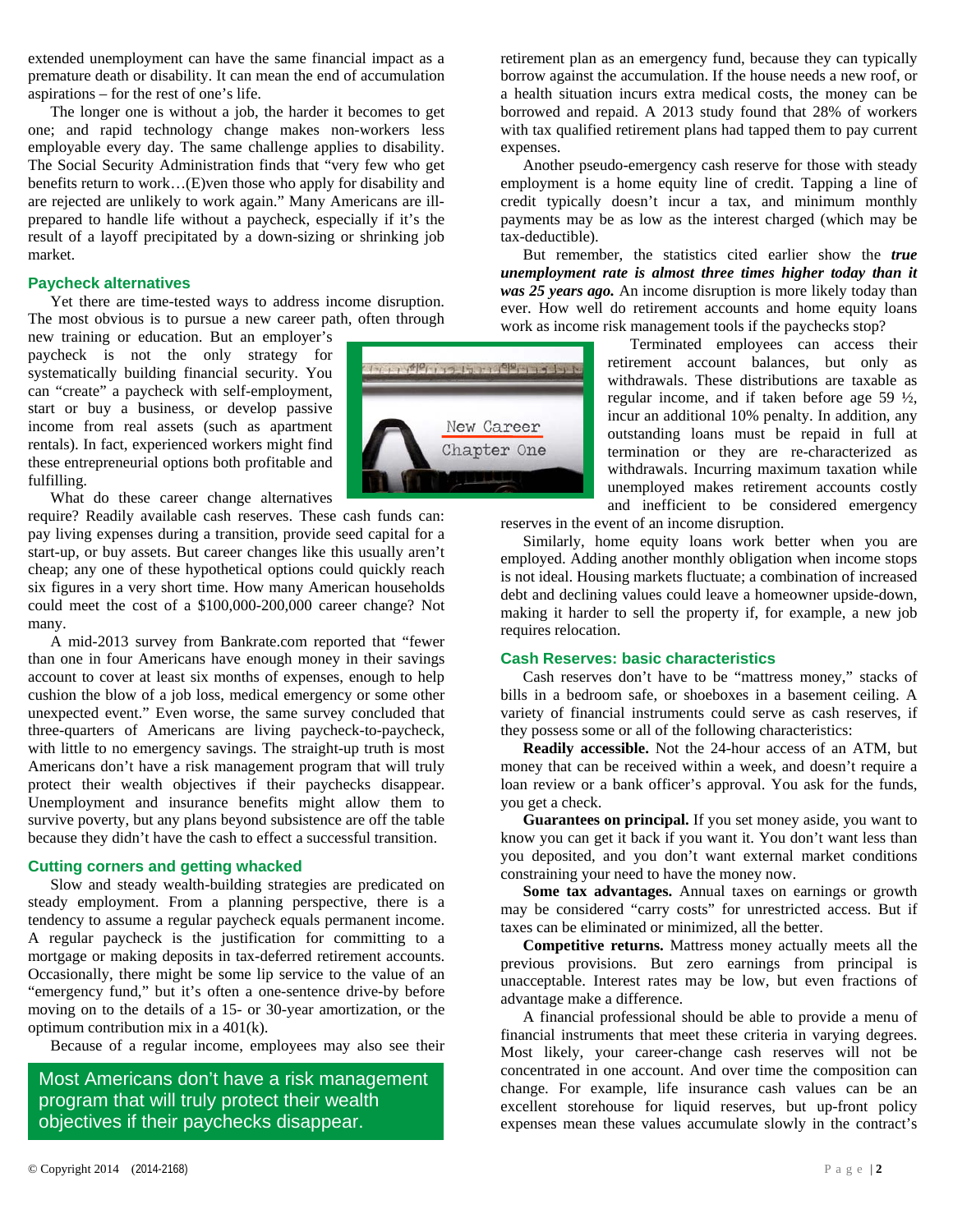early years. A lot of your cash reserves might eventually be held as cash values, but probably not start there.

### **Mandatory career change: opportunity or disaster?**

In the event of a period of extended unemployment, how would you respond? Remember, the goal is not to merely survive, but find other ways to progress toward your long-term financial objectives. Would you go back to school? Start a business? Buy rental property? These questions merit your attention. And depending on your answers, the conventional metric of cash reserves equal to 3-6 months of living expenses may not be nearly enough.

It's simple, really. True cash reserves are essential for addressing the risks of mandatory career change. Ignoring this risk, or improperly addressing it, increases the likelihood of never recovering from the financial fallout. ❖

- **WHAT ARE YOUR CASH RESERVES?**
- **ARE THEY SUFFICIENT TO MEET THE CHALLENGES AND OPPORTUNITIES OF A MANDATORY CAREER CHANGE?**

# **THE RULE OF 22**  (**OR 21.47**)



**"Don't have a pension? Don't worry. Most people don't. They will get to retire, and so will you."** 

This is the optimistic opening statement from a 20-page white paper titled "A Pension Promise to Oneself" by Stephen Sexauer and Laurence Seigel, published in the November-December 2013 issue of the *Financial Analysts Journal*. The stated goal of the paper: To give Americans a simple model for retirement planning that "compresses 40-80 years of dynamic complexity into something that they can manage and understand" with a simple formula that "reduces the retirement calculation to a multiplication problem that a fifth grader can solve."

From a fifth grader's perspective, here's the bottom line: Your number is 22 (actually 21.47), and you need to save a lot of money.

The number 21.47 is a Retirement Multiple (RM). The RM determines the retirement account accumulation required for a "risk-free" retirement income. For instance, if you want to receive an income of \$100,000 annually at age 65, your retirement account should be almost \$2.2 million (\$100,000 x 21.47).

The RM metric makes it fairly simple to self-assess your retirement progress. Besides giving you an accumulation target, you can also calculate the value of your current retirement savings. For example, if you currently have \$300,000 in retirement assets, dividing the amount by 21.47 results in an annual income of \$13,972.

Simple? Yes. But is it accurate?

### **What are the underlying assumptions? And are they realistic?**

The main premise of the white paper is: individuals should see themselves as sponsors of a traditional defined benefit (DB) pension plan, one that delivers a guaranteed income "from the moment you retire until the end of your life or your spouse's life, whichever comes later."

**The authors make certainty a priority**. "We start by assuming that the investor wants to *guarantee* the desired income level, not merely have a high probability of achieving it." This means "investing with as little risk as possible, both before and after retirement." Meeting this objective requires very conservative assumptions about projected rates of return and consequently higher levels of saving, but offers the near-certainty of hitting your target.

Besides emphasizing guarantees, the article offers several practical arguments from human behavior for low-risk simplicity in retirement planning. Most individuals aren't financially savvy – "they do not fully grasp the difference between a stock and a bond, much less the difference between an expected return and a return one can count on." Even experienced investment professionals "suffer from an illusion of precision regarding return expectations," and complex plans "will simply not be widely adopted or [will be] adopted incorrectly in a way that hurts investors." Further, our cognitive skills decline with age. Retirees "do not want to couple this almost assured fall in clear thinking with a retirement plan full of complexity and risk taking."

The Retirement Multiple is derived from the performance of a hypothetical portfolio consisting of Treasury Inflation-Protected Securities (TIPS). Per Investopedia, "TIPS are considered an extremely low-risk investment," backed by the U.S. government, with values that rise with inflation. A website, www.dcdbbenchmark.com, updates the current RM (21.47 was used in the white paper; it was 21.85 for December 2013).

The authors state in their introduction, "Well-run DB pension plans provided retirement income for generations. When plans failed, it is because they broke the rules." The Rule of 22 distills the funding requirements of a compliant pension plan. If someone adheres to these no-risk guidelines for retirement planning, success depends on only one factor: **you just have to save money.** 

### **Select a savings target, then figure out how to hit it.**

In their retirement planning process, Sexauer and Seigel estimate an income stream that will be needed, and a target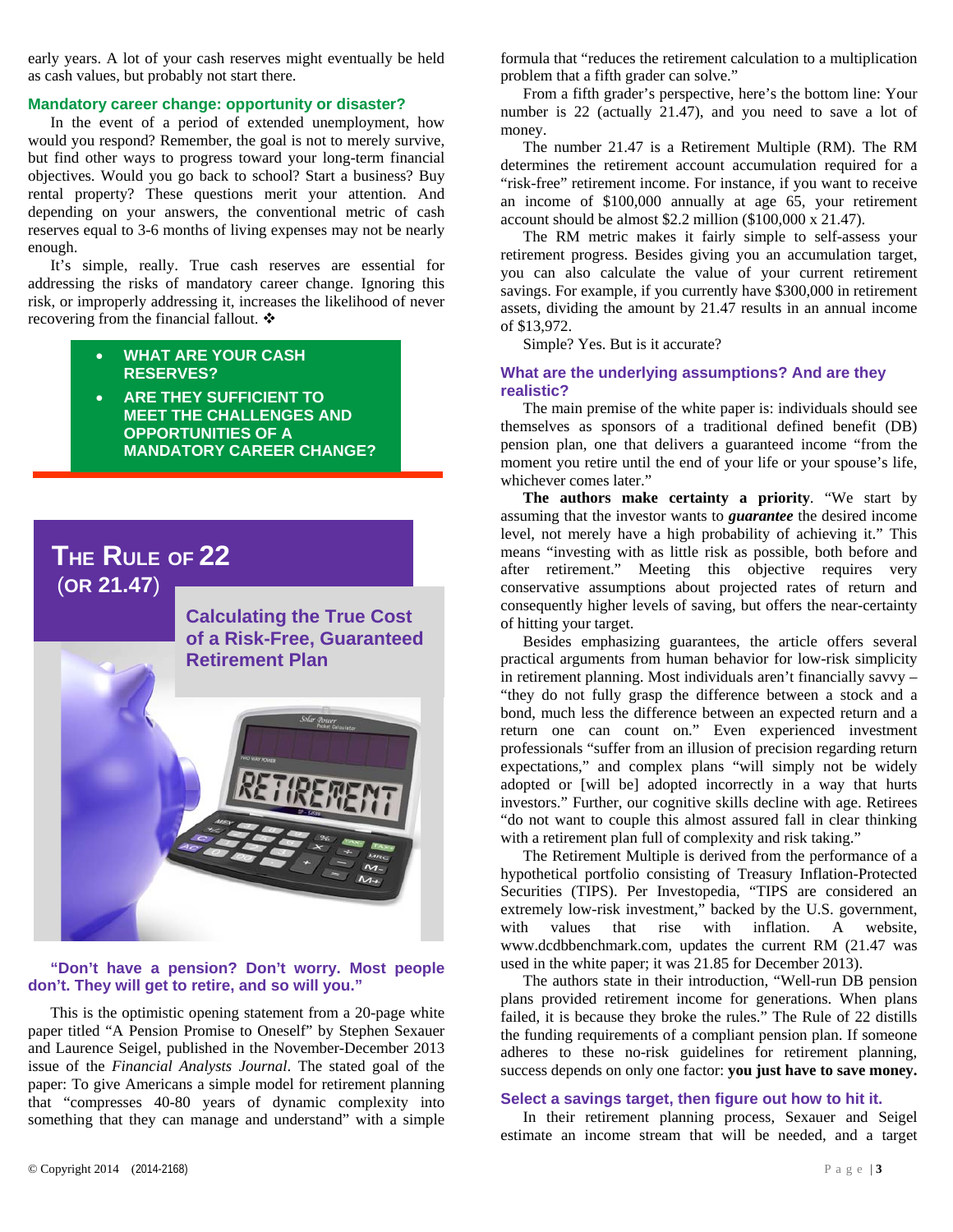retirement age. These numbers are educated guesses. (In examples accompanying the article, the authors use 70% of projected earnings at age 65 as their annual retirement target.) The RM is applied to the target income, resulting in a lump-sum, and a savings plan is constructed to reach the goal. In order to meet their projections, most households will have to increase their saving over time – both at greater amounts, and a higher percentage of income. One recommended strategy is automatically allocating half of any pay increase to savings. Because life changes, the plan must be updated. But each adjustment uses the same items: the target income, the current RM, and a revised saving plan.

In three hypothetical examples (a teacher, a sanitation worker, and a software developer), the white paper applied this process to show how different career arcs and earning levels could achieve a risk-free, guaranteed retirement. Some common factors: Every future retiree started by saving at least 10% of their annual income in their first year of employment. In their final working years, they all were saving at least 20%, and in one case, more than 30%. When Sexauer and Seigel say a risk-free retirement "involves a lot of saving," they aren't kidding.

But the authors insist these scenarios are achievable. They cite large-scale studies showing saving rates of over 30% for the 55-60 age group for the top three quartiles in the United States. "We have shown that individuals saving for retirement are not facing a hopeless task. Far from it."

### **Optimistic, Sobering, Doable.**

 "A Pension Promise to Oneself" makes several thoughtprovoking statements about retirement planning. Instead of massaging projected rates of return and historical probabilities, the focus is on guaranteed results. In their words, "Assets must be accumulated according to an economically sound plan, and wishful thinking about markets must not be allowed to substitute for rational savings rates." This is a reality check about the costs of providing a truly secure retirement.

The simplicity of the calculations and the insistence on lowrisk investing addresses key behavioral aspects in personal finance. In a vacuum, sophisticated retirement models may deliver superior results. In the real world, many savers would likely do just as well with a fifth-grade calculation and saving a large percentage of one's income. This planning process takes less time, and the results are less likely to disappoint.

Indirectly, Sexauer and Seigel imply that current retirement theories have somehow made a distinction between building an individual and corporate retirement plan. They insist the processes – and the funds required – are equivalent. In their words, "individuals can provide pensions for themselves almost as easily as employers can. It requires saving a lot of money – almost exactly the same amount…" And since this is true, they ask

"Why aren't these words spoken to every employee who begins to work at a company, government agency, or nonprofit organization? Why aren't they taught in schools? Why aren't they part of the advice lovingly given by parents to their children as adulthood looms?"

Find your number, and make a promise to yourself to save a lot of money. It is simple, challenging, and possible.  $\triangleleft$ 



Intervention in a complex system always creates unanticipated – and often undesirable – outcomes. Economists and sociologists call this the Law of Unintended Consequences. And while the unintended consequences that get our attention tend to be negative, there may be "happy accidents" as well. As the details from each phase of the Patient Protection and Affordable Care Act (PPACA) become apparent, some financial commentators think they may have uncovered some unexpectedly favorable possibilities.

Introduced in 2003, Health Savings Accounts currently permit individuals with high-deductible health insurance plans to contribute up to \$3,300 annually on a pre-tax basis for anticipated out-of-pocket medical expenses (the threshold is \$6,550 for a family, with an additional \$1,000 if over age 55). Any earnings on the deposits are tax-free, as are withdrawals – as long as the money is used for qualified medical expenses. In addition, unused balances are allowed to accumulate. After age 65, HSA funds can also be used to pay insurance premiums, including Medicare and long-term care insurance.

Similar to an IRA or other qualified retirement plan, withdrawals for other purposes are taxable as regular income. However, if funds are withdrawn before age 65 for non-medical reasons, a 20% penalty is applied.

From this brief explanation, it's possible to see some attractive opportunities with HSAs. As Retirement Management Analyst Dana Anspach says:

"Where else do you get to contribute tax-deductible dollars and withdraw them tax-free? Health insurance premiums and medical expenses of some kind are a certainty. Why not pay for them with tax-free dollars? I can think of almost no downside to funding an HSA instead of an IRA. If you don't need your HSA funds for medical expenses or insurance premiums then after age 65, you can use the money just like funds in your IRA or 401k."

It is important to remember that you can't establish an HSA unless you also are enrolled in a qualifying high-deductible health insurance plan.

Some companies provide high-deductible health plans for their employees, often including some allocation to partially fund the accompanying HSA. But when the mandate that Americans must be enrolled in a health insurance plan became effective for individuals in January 2014, it indirectly expanded the number who might want to establish an HSA.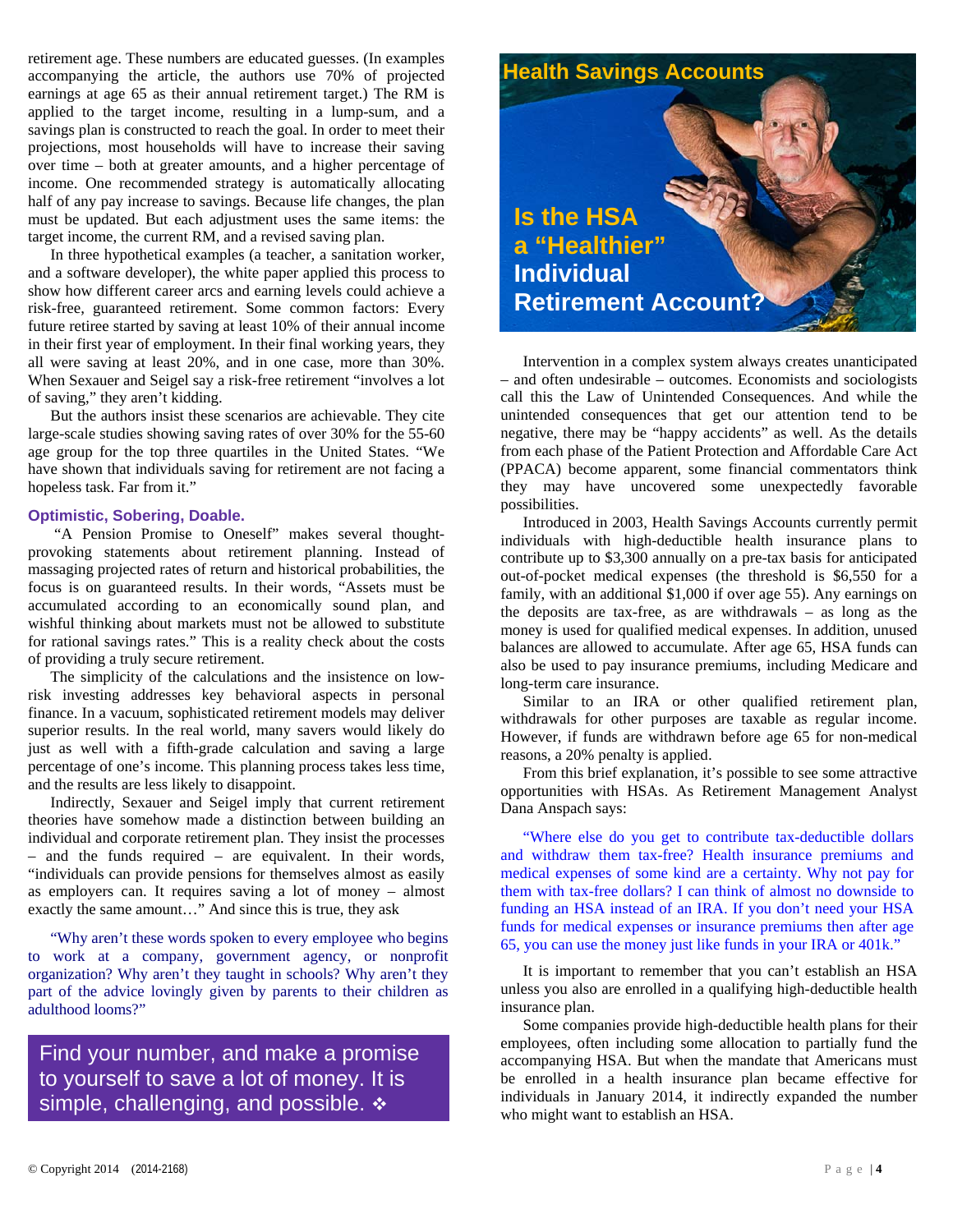PPACA established minimum benefit provisions for individual health insurance plans. In many cases the new standards were more expansive than previous plans, and insurers were required to accept all applicants. Not surprisingly, offering more benefits on a guaranteed-issue basis has resulted in higher premiums, in some cases significantly higher. As an unintended consequence, these higher prices have compelled more individuals to consider highdeductible health plans – which may also make them eligible for HSAs. (Many of the policies in the PPACA's "bronze" classification qualify for pairing with an HSA.)

The investment options in an HSA vary by the provider. Some offer only guaranteed or low-risk choices, assuming most of the money will be distributed within a year of deposit. Other institutions include long-term choices, similar to those for IRAs and other qualified plans.

### **IRA or HSA?**

For self-employed households and individuals in good health, HSAs may present an intriguing workaround to the higher costs of health insurance while still maintaining an accumulation program. If last year's budget included health insurance premiums and contributions to an IRA, it may be possible, for about the same amount of money, to construct a new plan using a high-deductible health plan and an HSA.

This arrangement is not equivalent to the old one; if the health plan premiums are about the same, the benefits from the new insurance coverage are probably less, and out-of-pocket medical expenses potentially higher. But using the HSA allows these additional out-of-pocket expenses to be paid on a tax-free basis, with unused portions accumulating for retirement. If the individual remains healthy, a larger portion of the HSA balance may eventually be allocated to long-term investments, like the IRA.

Even if an individual's budget could afford higher health plan premiums and still maintain IRA contributions, HSAs might be the more attractive option. Consider the chart below, showing the tax treatment of the three tax-favored accounts available to individuals.

Like Ms. Anspach says, out-of-pocket medical expenses are an almost certainty. This means some money accumulated in an HSA can almost certainly also be spent on a tax-free basis – well before

# **Tax benefits of HSAs vs. retirement accounts**



© Copyright 2014 (2014-2168) Page | **5**

retirement. A significant medical event presents one of the greatest risks for financial disruption, and accumulating a substantial reserve in an HSA is a financially efficient way to protect against it, both now and later. Improving longevity makes medical expenses a greater financial concern in old age, so the ability to take tax-free distributions in retirement for medical expenses, insurance and long-term care could be extremely valuable.

The constantly changing landscape of government regulation and tax policy makes it impractical to think that an HSA could be one's primary destination for retirement saving. But if your individual or employee circumstances include enrollment in a high-deductible health plan, the option to pair it with an HSA should be carefully evaluated, as there are many scenarios under which HSA funds may be deposited, grow, and be withdrawn completely free of tax consequences. ❖

\_\_\_\_\_\_\_\_\_\_\_\_\_\_\_\_\_\_\_\_\_\_\_\_\_\_\_\_\_\_\_\_\_\_\_\_\_\_\_\_\_\_\_\_\_

# **WHEN LIFE CHANGES**

**UPDATE YOUR BENEFICIARIES.** 

It's easy to see how this happened, and also how easily it could have been prevented…

In 1996, Warren named his wife Judy the beneficiary on his group life insurance policy with Federal Employees' Group Life Insurance (FEGLI). Two years later, Warren and Judy divorced.

In 2002, Warren married Jacqueline. In 2008, Warren died unexpectedly. You can guess what happened. Ten years after his divorce and six years after his remarriage, Warren hadn't amended his FEGLI beneficiary. When Warren died, Judy was still his named beneficiary.

However, a Virginia statute says that when a couple divorces, they automatically terminate their spousal beneficiary status. This led to a dispute between the widow (Jacqueline) and ex-wife (Judy) over who was the rightful recipient of the FEGLI benefits. The case eventually made its way to the U.S. Supreme Court, which rendered a decision in June, 2013. The verdict: Judy, the ex-wife, was the legal beneficiary.

The Court ruled 9-0 for the listed beneficiary on a relatively technical matter: Because FEGLI insurance benefits were created by a federal law, the "Supremacy Clause" in the U.S Constitution states federal law has precedence over state law. The Court also pointed out that allowing states to arbitrarily override written beneficiary designations could make it too easy for litigants to